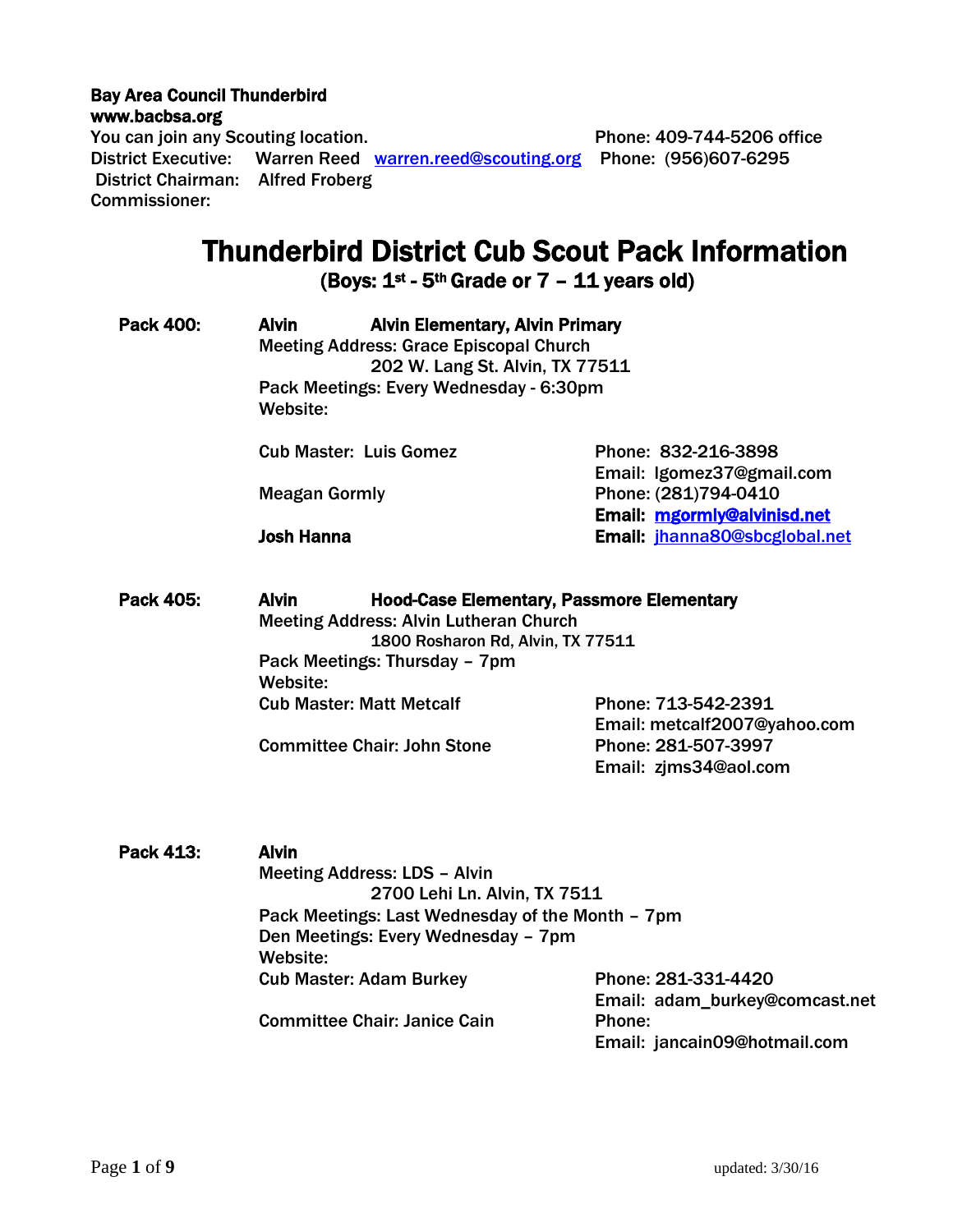| <b>Pack 427:</b> | 1 <sup>st</sup> Presbyterian Church (Special Needs)                  |                            |  |
|------------------|----------------------------------------------------------------------|----------------------------|--|
|                  | 302 S. Johnson St., Alvin                                            |                            |  |
|                  | 2 <sup>nd</sup> and 4 <sup>th</sup> Wednesday 6pm in Fellowship Hall |                            |  |
|                  | <b>CubMaster: Bill Vavra</b>                                         | Phone: 281-393-1091        |  |
|                  |                                                                      | Email: rvavra@alvinisd.net |  |
|                  | <b>Committee Chair: Joe Moya</b>                                     | Phone: 281-659-3681        |  |

Pack 444: Pearland Glenn York, Dr. Red Duke and Brothers Elementary Meeting Address: Shepherd of the Heart United Methodist Church 12005 County Rd. 59 Pearland, TX 77584 Pack Meetings: 4<sup>th</sup> Thursday - 7pm Website: Cub Master: Daniel Garcia Phone: 713-201-4807 Email: dzg7876@yahoo.com Committee Chair: Melissa Domino Phone: 281-536-4649 Email: baccubpack444@gmail.com;

| Pack 483: | <b>Manvel</b><br><b>Mason, Jeter and Pomona Elementaries</b>                            |                               |                                     |
|-----------|-----------------------------------------------------------------------------------------|-------------------------------|-------------------------------------|
|           | <b>Meeting Address: Redeemer Church</b>                                                 |                               |                                     |
|           |                                                                                         | 18218 Hwy. 6 Manvel, TX 77578 |                                     |
|           | Pack Meetings: Last Friday of the Month - 7pm<br>Den Meetings: Every other Monday - 7pm |                               |                                     |
|           |                                                                                         |                               |                                     |
|           | Website: pack483.org                                                                    |                               |                                     |
|           | <b>Cub Master: Ed Yannul</b>                                                            |                               | Phone: 281-248-7401                 |
|           |                                                                                         |                               | Email: eyannul@dow.com              |
|           | Committee Chair: Joanna Atkinson                                                        |                               | Phone: 832-228-8783                 |
|           |                                                                                         |                               | Email: Joanna.torres@juno.com       |
|           | <b>Scott Stephenson</b>                                                                 |                               | Phone: 281-687-7037                 |
|           |                                                                                         |                               | Email: scottstephenson@yahoo.com    |
|           | <b>Ricky Torres</b>                                                                     |                               | Phone: 832-298-1830                 |
|           |                                                                                         |                               | Email thunderbird.bac@sbcglobal.net |
|           | Ryan Jones, COR                                                                         |                               | Phone:                              |
|           |                                                                                         |                               | Email: rljones51@yahoo.com          |
|           |                                                                                         |                               |                                     |

Pack 487: Alvin Stevenson Elementary, Walt Disney Elementary Meeting Address: First United Methodist Church 611 W. South St. Alvin, TX 77511 Pack Meetings: Monday – 6:30pm Website:

Cub Master: Brandon Howe **Phone: (713)504-4825** 

Email: bjhowe81@msn.com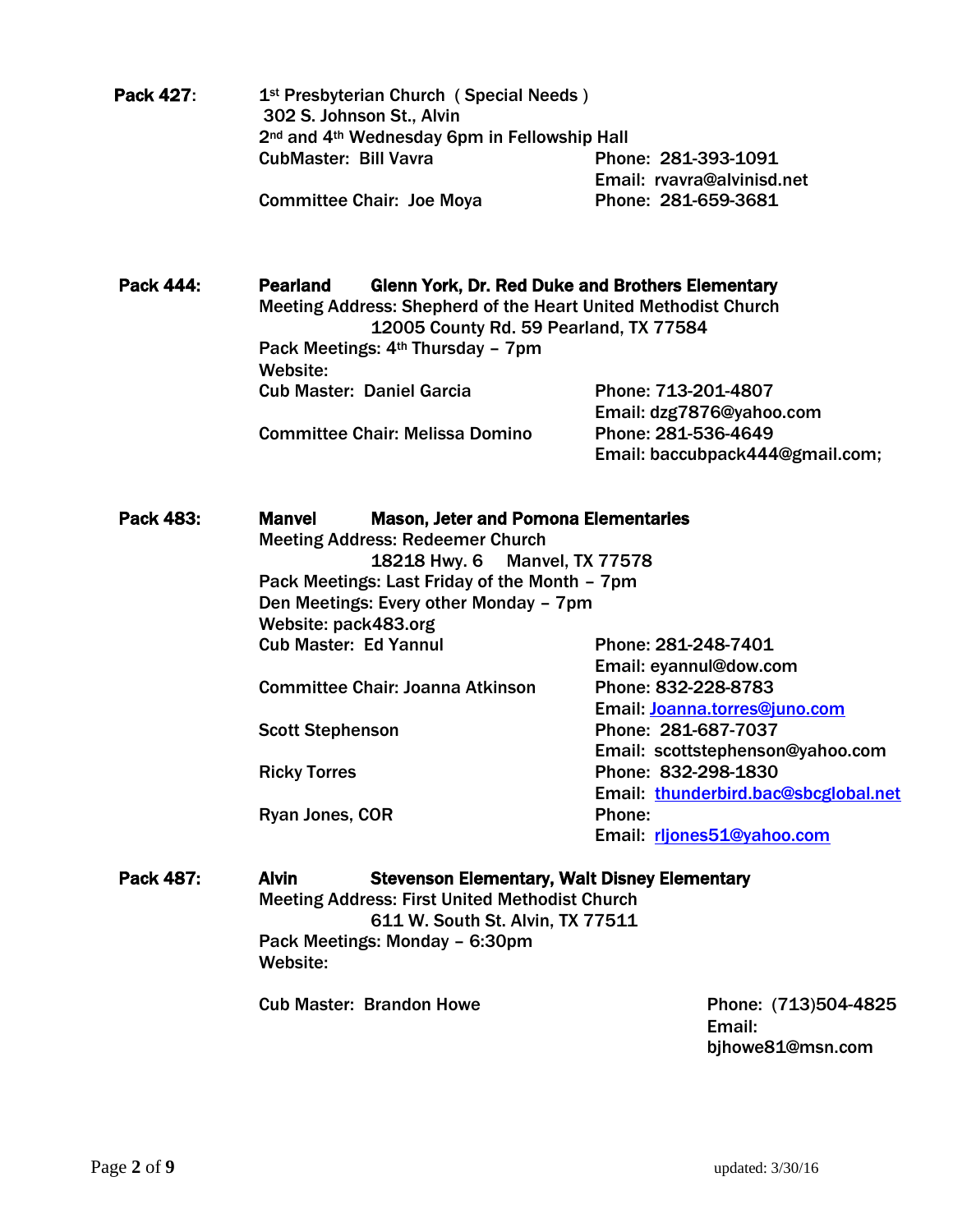Committee Chair: Michael Cassady Phone: (281)388-2442

Email mdcasady@houstonmethodist.org

Pack 488: Pearland Mary Marek Elementary, Wilder Elementary Meeting Address: Wilder Elementary 2225 Kingsley Dr., Pearland, TX 77584 Pack Meetings: Tuesday – 7pm Website: Cub Master: David Berntsen Phone: 614-264-8224 Email: David@berntsen.cc Committee Chair: Mandy Rivera Phone: (281)993-4770 Email: mandyrivera@comcast.net

Pack 499: Alvin Mark Twain Primary School, Hasse Elementary Meeting Address: Knights of Columbus 129 CR 146, Alvin, TX 77511 Pack Meetings: Tuesday – 7pm Website:

Committee Chair: Kari Hill Phone: 832-621-7752

Cub Master: Joe Hill Phone:832-291-5434 Email Email: kmahy77375@yahoo.com

PACK 507 **IOWA Colony IOWA Savannah Lakes and Meridiana Elementaries** 

 Pack Meetings: Every Monday at 7pm Website: Meeting address: Meridiana Conservatory

Cub Master: Matt Nieten Phone: 832-549-2386

mjnieten@yahoo.com Committee Chair: Phone: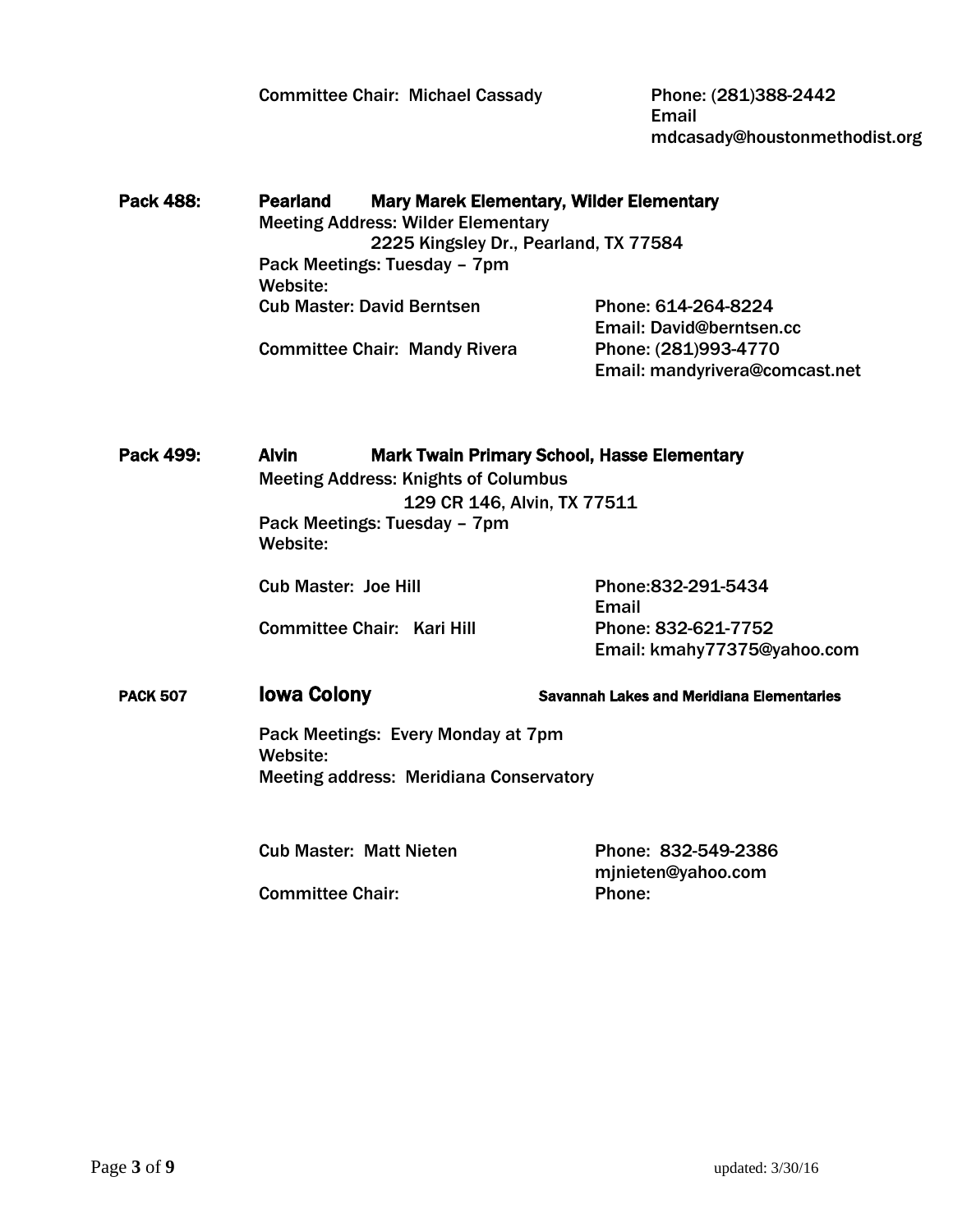| Pack 513:       | <b>Central Elementary, Southside Elementary, Westside Elementary</b><br>Angleton<br><b>Meeting Address: First Presbyterian Church</b><br>130 S Arcola St, Angleton, TX 77515<br>Pack Meetings: Monday - 5:45pm<br>Website:                            |                                           |                                                                                                           |
|-----------------|-------------------------------------------------------------------------------------------------------------------------------------------------------------------------------------------------------------------------------------------------------|-------------------------------------------|-----------------------------------------------------------------------------------------------------------|
|                 |                                                                                                                                                                                                                                                       | <b>Cub Master: Brad Remmers</b>           | Phone: (979)848-7644<br>Email: remms2@yahoo.com                                                           |
|                 |                                                                                                                                                                                                                                                       | <b>Committee Chair: Jeanne Alexander</b>  | Phone: 979-215-1185<br>Email: Jeanne.alexander53@gmail.com                                                |
| <b>Pack 523</b> | <b>LDS Angleton</b><br>3101 N. Valderas St. Angleton, TX 77515<br><b>CubMaster: Steve Hail</b><br>Phone: 979-215-0059                                                                                                                                 |                                           |                                                                                                           |
|                 | <b>Committee Chair:</b>                                                                                                                                                                                                                               |                                           | Phone:<br>Email:                                                                                          |
| Pack 525:       | Frontier, Northside, Rancho Isabella Elementary<br>Angleton<br><b>Meeting Address: First United Methodist Church Blue Room</b><br>219 N. Arcola St. Angleton, TX 77515<br>Pack Meetings: Third Monday - 6pm<br>Den Meetings: Monday - 6pm<br>Website: |                                           |                                                                                                           |
|                 | <b>Cub Master: Eric Garcia</b>                                                                                                                                                                                                                        | <b>Committee Chair: Joan Tengler-Boyd</b> | Phone: 979 848-9382<br>Email:ericsgarcia@gmail.com;<br>Phone: 979-299-0944<br>Email: joanboyd@swbell.net, |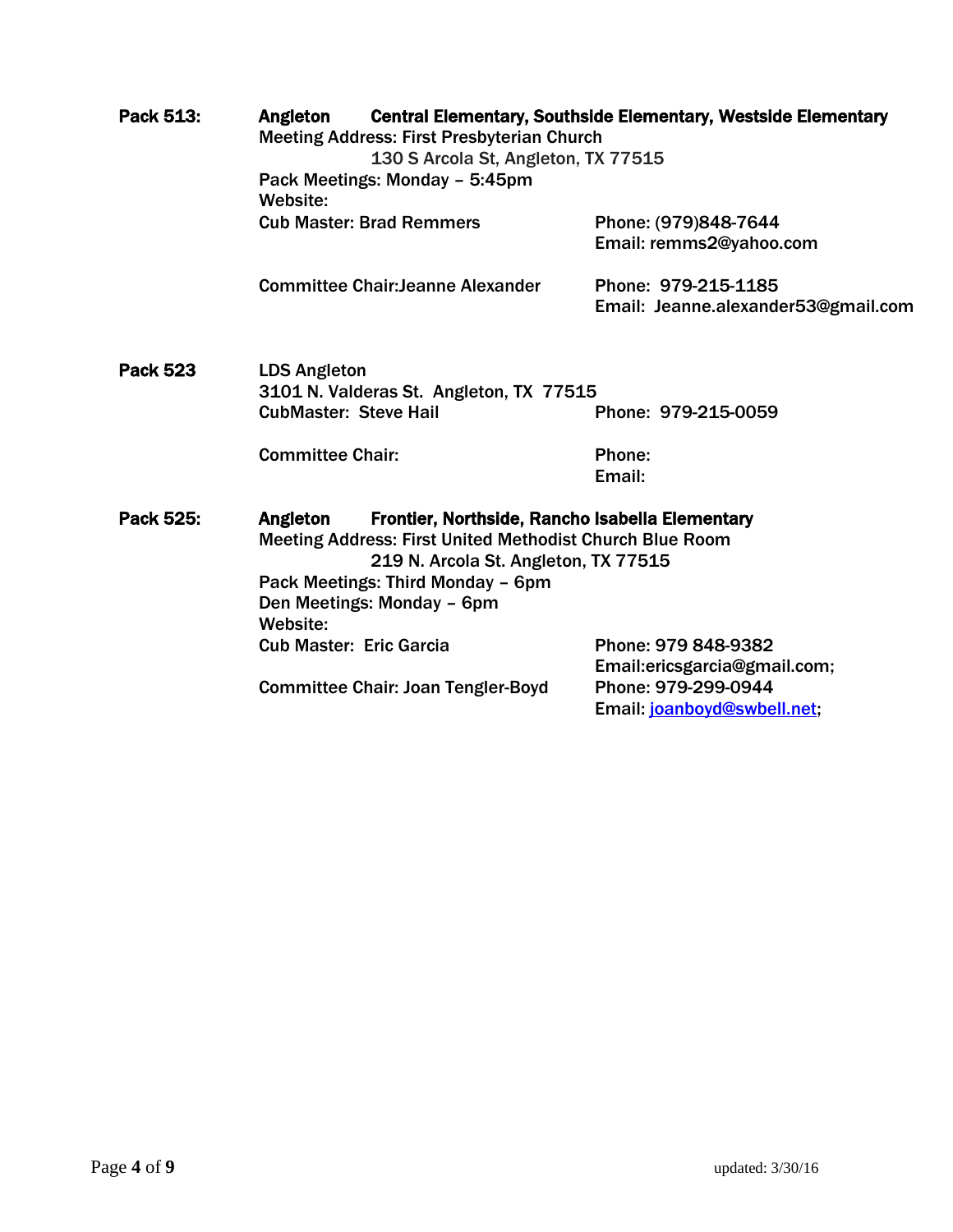# Thunderbird District Boy Scout Troop Information

(Boys:  $6<sup>th</sup>$ - 12th Grade or 11 – 18 years old)

## Troop 13: Angleton

Meeting Address: First Presbyterian Church 130 S Arcola St, Angleton, TX 77515 Troop Meetings: Mondays – 7pm Website: Scout Master: John Wright Phone: 409-256-1202

Committee Chair: Paula Area Phone: 979-864-9219

Email: jonathon47@sbcglobal.net; Email: [pdarea@prodigy.net;](mailto:pdarea@prodigy.net)

Fred Ruefenacht - ael

### Troop 400: Alvin

 Meeting Address: Grace Episcopal Church 202 W. Lang St. Alvin, TX 77511 Troop Meetings: Tuesdays – 7:30pm Website: Scout Master: David Gautreaux Phone: 281-372-4452

Committee Chair: Jimmy Smith Phone: (281)382-7269

Email: pack499cm@yahoo.com Email: jhsmit1@ascendmaterials.com

Troop 413: Alvin Meeting Address: LDS – Alvin 2700 Lehi Ln. Alvin, TX 77511 Troop Meetings: Wednesday – 7pm Website: Scout Master: Jordan Floyd Phone: 801-655-3943 Email: jordanfloyd@gmail.com Committee Chair: Trish Harles Email: [tharles31@gmail.com](mailto:tharles31@gmail.com)

#### Troop 414: Pearland

 Meeting Address: Shepherd of the Heart United Methodist Church 12005 County Rd. 59 Pearland, TX 77584 Troop Meetings: Monday – 7pm Website: www.pearlandtroop414.com Scout Master: Kevin Christy Phone: 713-885-4855 Email: k.christy@icloud.com Committee Chair: Aaron Cararra **Phone: 832-643-7304** 

Email: [macdad1973@gmail.com](mailto:macdad1973@gmail.com)

Phone: 281-388-1957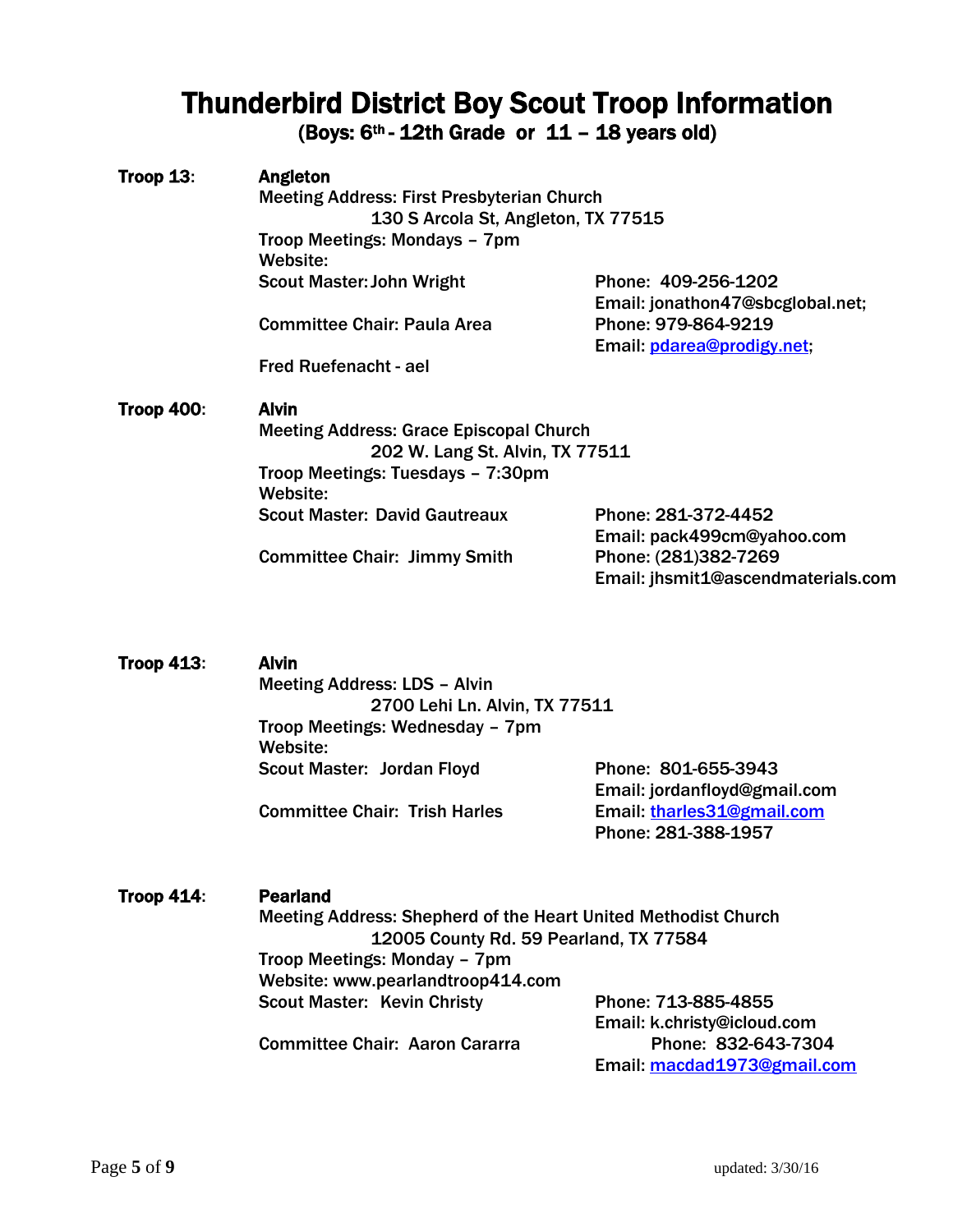## Thunderbird District Boy Scout Troop Information (Boys: 6th - 12th Grade or 11 – 18 years old)

| <b>Troop 483:</b> | <b>Manvel</b>                                                                             |                                  |  |  |
|-------------------|-------------------------------------------------------------------------------------------|----------------------------------|--|--|
|                   | <b>Meeting Address: Redeemer Church</b>                                                   |                                  |  |  |
|                   | 18218 Hwy. 6 Manvel, TX 77578                                                             |                                  |  |  |
|                   | Troop Meetings: Monday - 7:00pm                                                           |                                  |  |  |
|                   | Website:                                                                                  |                                  |  |  |
|                   | ScoutMaster: Daniel Bryan                                                                 | Phone: 281-704-0507              |  |  |
|                   |                                                                                           | Email: samielb@sbcglobal.net     |  |  |
|                   | <b>Committee Chair: John Vogel</b>                                                        | Phone: 713-854-2644              |  |  |
|                   |                                                                                           | Email: jvogel483@gmail.com       |  |  |
|                   | Comm. Chair: Scott Stephenson                                                             | Phone: 281-692-1493              |  |  |
|                   |                                                                                           | Email: scottstephenson@yahoo.com |  |  |
| <b>Troop 483:</b> | <b>Manvel - Scouts BSA Troop serving Girls</b>                                            |                                  |  |  |
|                   | <b>Meeting Address: Redeemer Church</b>                                                   |                                  |  |  |
|                   | 18218 Hwy. 6 Manvel TX 77578                                                              |                                  |  |  |
|                   | Troop Meetings: Mondays at 7pm                                                            |                                  |  |  |
|                   | <b>ScoutMaster: Patrick Lesley</b>                                                        | Phone: 713-502-1106              |  |  |
|                   |                                                                                           | Email: Patrick.lesley@ms.com     |  |  |
|                   | Committee Chair: Joanna Atkinson                                                          |                                  |  |  |
| <b>Troop 487:</b> | <b>Alvin</b>                                                                              |                                  |  |  |
|                   | <b>Meeting Address: First United Methodist Church</b><br>611 W. South St. Alvin, TX 77511 |                                  |  |  |
|                   | Troop Meetings: Mondays - 7pm                                                             |                                  |  |  |
|                   | Website:                                                                                  |                                  |  |  |
|                   | <b>Scout Master: Bobbie Taylor</b>                                                        | Phone: 281-796-8873              |  |  |
|                   |                                                                                           | Email: txbikecop@aol.com;        |  |  |
|                   | <b>Committee Chair: Shelley Yetter</b>                                                    | Phone: 832-755-8928              |  |  |
|                   |                                                                                           | Email ceshe11e@gmail.com,        |  |  |
|                   | <b>Christie Taylor</b>                                                                    | Phone: 832-794-3985              |  |  |
|                   |                                                                                           | Email:ctturtle@sbcglobal.net     |  |  |
| <b>Troop 499:</b> | <b>Alvin</b>                                                                              |                                  |  |  |
|                   | <b>Meeting Address: American Legion Hall</b>                                              |                                  |  |  |
|                   | 206 S. Durant Street Alvin, TX 77511                                                      |                                  |  |  |
|                   | Troop Meetings: 1st, 2nd and 4th Mondays; - 7:30pm                                        |                                  |  |  |
|                   | Website:                                                                                  |                                  |  |  |
|                   | <b>Scout Master: Andy Skelton</b>                                                         | Phone: 281-799-8282              |  |  |
|                   |                                                                                           | Email: andyskeltontx@icloud.com  |  |  |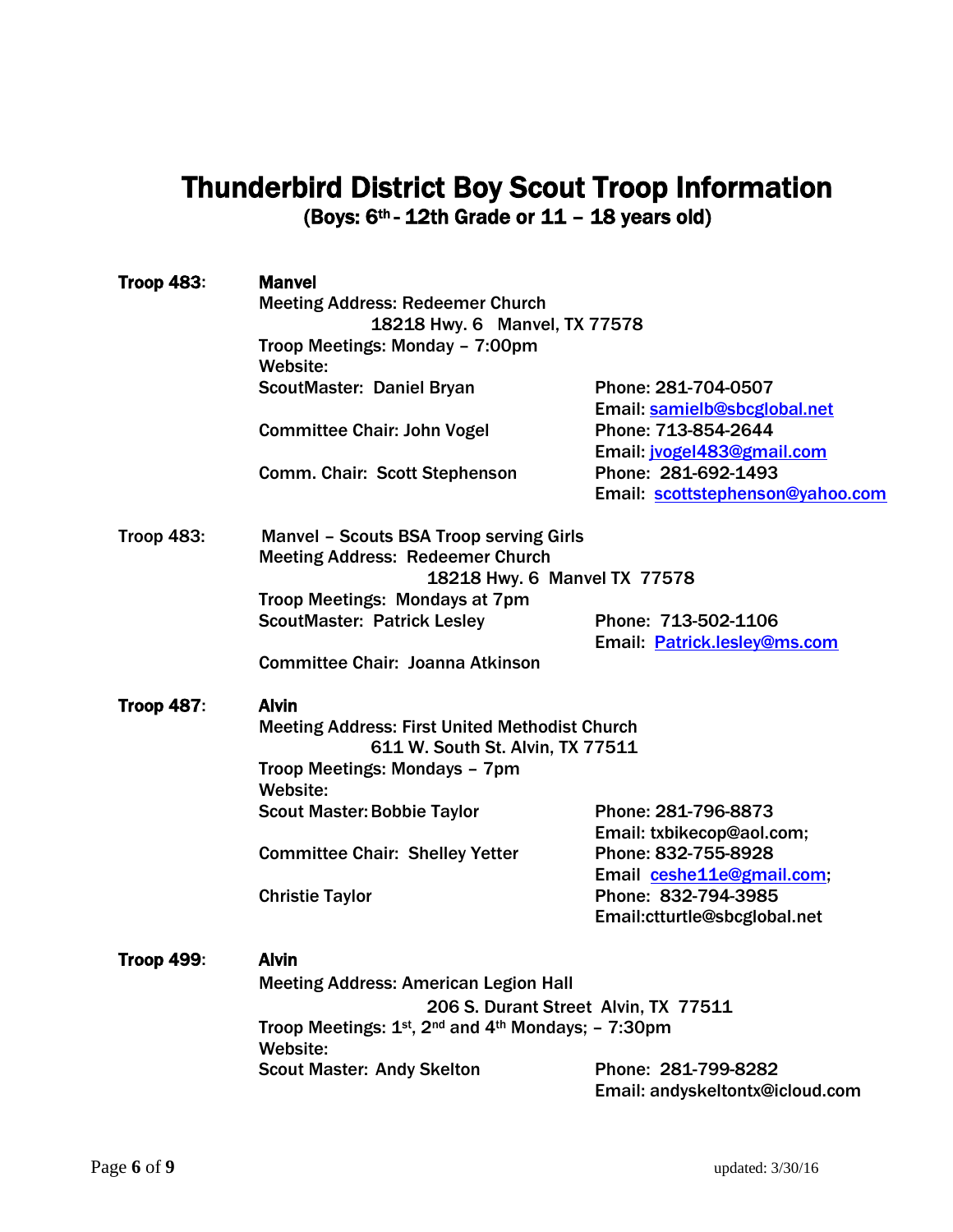Email: jdeshazer@hotmail.com;

 Troop 523: LDS Angleton 3101 N. Valderas St. Angleton, TX 77515 Scoutmaster: Randy Roberts Phone: 713-373-1944 Email: roberts0630@sbcglobal.net Every other Wednesday

### Troop 531: Angleton Meeting Address: Holy Comforter Episcopal Church 227 S. Chenango St. Angleton, TX 77515 Troop Meetings: Monday – 6:30pm Website: bstroop531@gmail.com Scout Master: Mike Hattaway Phone: 979-849-0051

Committee Chair: Rene Lopez Phone: 979-319-6963

Email: hamilton\_studios@juno.com; Email: 856321rl@gmail.com

### TROOP 507 Pearland

Calvary Baptist Church 3302 County Road 65 Pearland

Troop Meetings: Wednesdays at 7pm Website: Troop507.org Scout Master: Felipe Sauceda<br>
Phone: 832-298-1457

Email: felipe.sauceda@rocketmail.com

Committee Chair: Sejal Police Phone: 917-349-8726

Email: sejalpolice@yahoo.com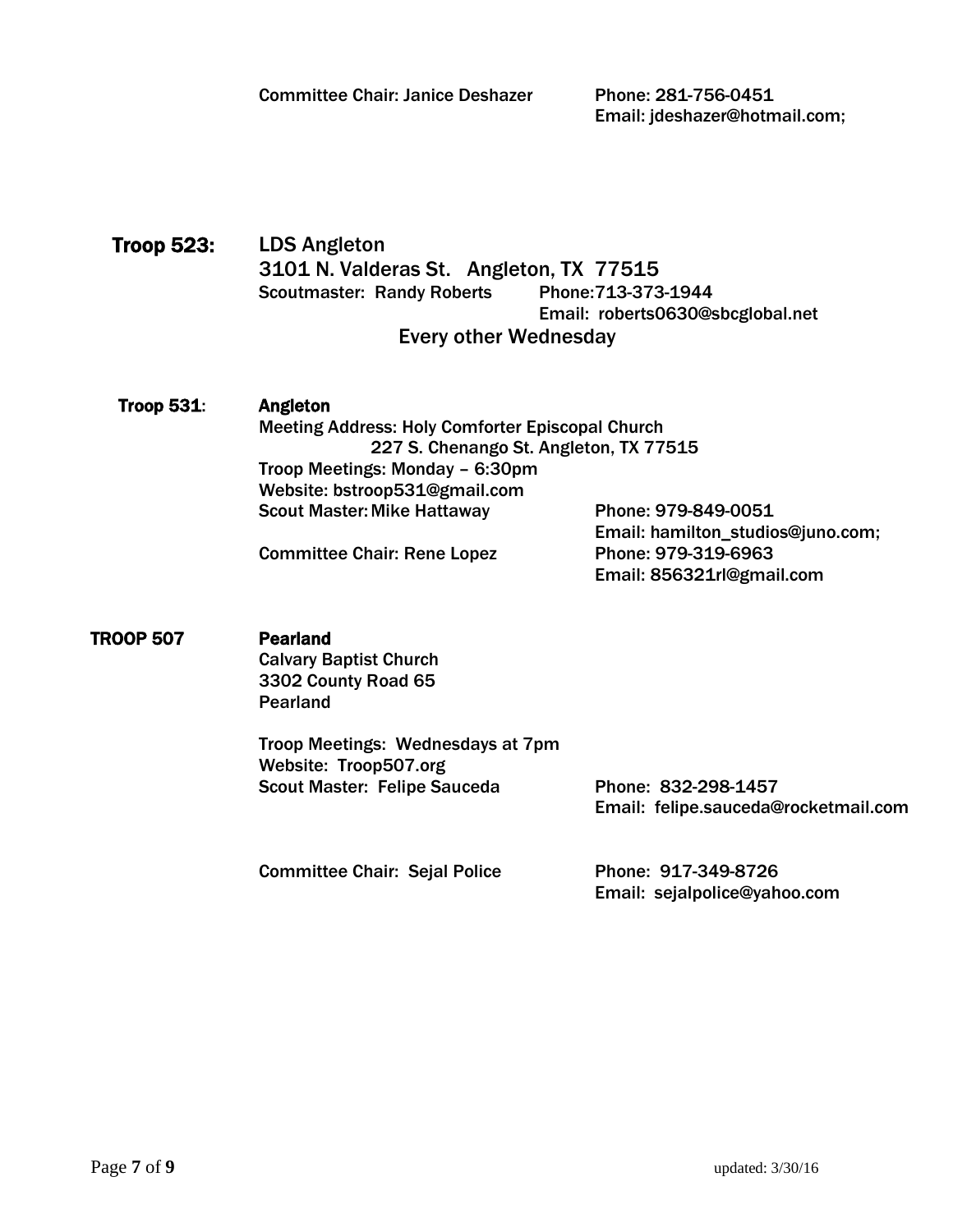# Thunderbird DISTRICT - Venture Crew Information

(Co-ed: 13 - 21 years old)

Crew 414: Pearland High Adventure Meeting Address: Shepherd of the Heart United Methodist Church 12005 County Rd. 59 Pearland, TX 77584 Crew Meetings: Sunday – 6pm Website: Crew Advisor: Kevin Christy Phone: (713)885-4855 Email: k.christy@icloud.com Committee Chair: Aaron Cararra Email: Crew 1023: Alvin Alvin Alvin Police Department Meeting Address: Crew Meetings: Sunday afternoons **Website** Crew Advisor: Craig Kartye Phone: 713-305-7724 Email: ckartye@hotmail.com; Committee Chair: Kelley Kartye Phone: 713-305-0199

Email: kkartye@hotmail.com;